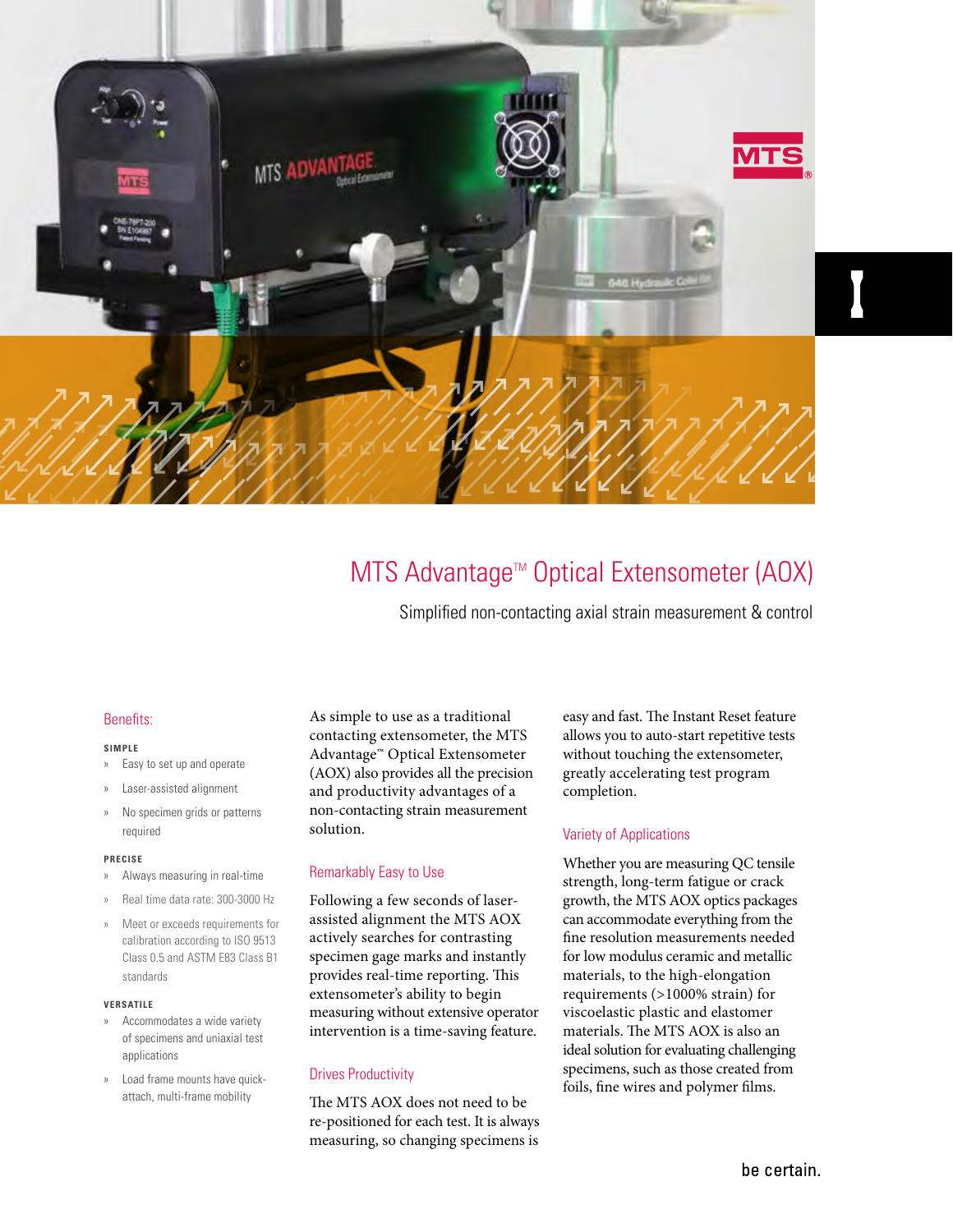#### Faster Test Completion

Similar to a contacting extensometer, once the MTS AOX is set up, it is always measuring. This capability saves time, especially when running repetitive tests. Other productivity enhancements include:

- » **Faster Throughput:** Instant Reset feature auto-starts strain measurement for the next specimen, increasing productivity for repetitive QC testing
- » **Real-time Digital Output:** High-speed data stream with software tools for control and status
- » **Faster Testing:** Save time with industry-leading 200+ Hz dynamic range and automatic gain compensation filters
- » **No Post-processing Required:** Even when using the highest data rates, all data is sent directly to your test system.

#### Improved Accuracy

From pre-test calibration and alignment to reliable measurement, the MTS AOX provides the accuracy you require:

- » **A2LA Accredited Factory Calibration:** Fully calibrated using comprehensive processes to correct for scaling, skew, lens distortion, and uneven lighting
- » **Laser-Assist Alignment System:** Provides an instant visual check for specimen alignment and optics positioning
- » **Retractable, High-stiffness Mounting:** Maintains maximum dynamic range and vibration avoidance
- » **Reliable, Automatic Mark Detection:** Accurate tracking of bright or dark marks beyond 1000% strain and speeds >1500 mm/second
- » **Precision Telecentric Lens Option:** Helps compensate for out-of-plane measurement errors
- » **Robust Strain Control:** Built-in high-speed 16-bit analog output; not susceptible to unpredictable cyclic bias errors.

#### Simple Set-up & Operation

The MTS AOX runs on the test system computer and therefore does not require an additional computer and monitor. Other ways this extensometer simplifies testing:

- » **No Grids or Bars Required for Pre-test Calibration:** Can start your test sooner
- » **Multi-line Specimen Marking:** Optional methods automatically identify and report the region of highest strain concentration, in real-time
- » **Admin/User Modes:** Define, save and reload settings for specific specimens and test methods, then lock them in User Mode
- » **Wide Range of Filter and Optical Settings:** Easily optimize performance for many different materials and specimens
- » **Selectable Strain Metrics:** Report strain measurements choosing from five different finite or small strain theories.

#### Precise Performance

The MTS Advantage Optical Extensometer performance combines the latest in optical and algorithmic measurement techniques to deliver the high resolution, data rates and accuracy needed for uniaxial testing.

- » **Resolution**
	- <0.5 μm quasistatic
	- $\bullet$  <2.5 µm dynamic
	- <0.1 μm creep; typical RMS resolution at typical settings. Resolution is a function of the optics and filter settings.
- » **Extensometer Accuracy Class:** ISO 9513 Class 0,5 and ASTM E83 Class B-1 or better, typical, for gage lengths ≥10 mm

#### » **Real time data rate: 300-3000 Hz**

As a result, the MTS Advantage Optical Extensometer is equipped with the accuracy and fine resolution required to measure modulus, offset yield, stress-strain curves, and strain at failure for both low and high modulus materials.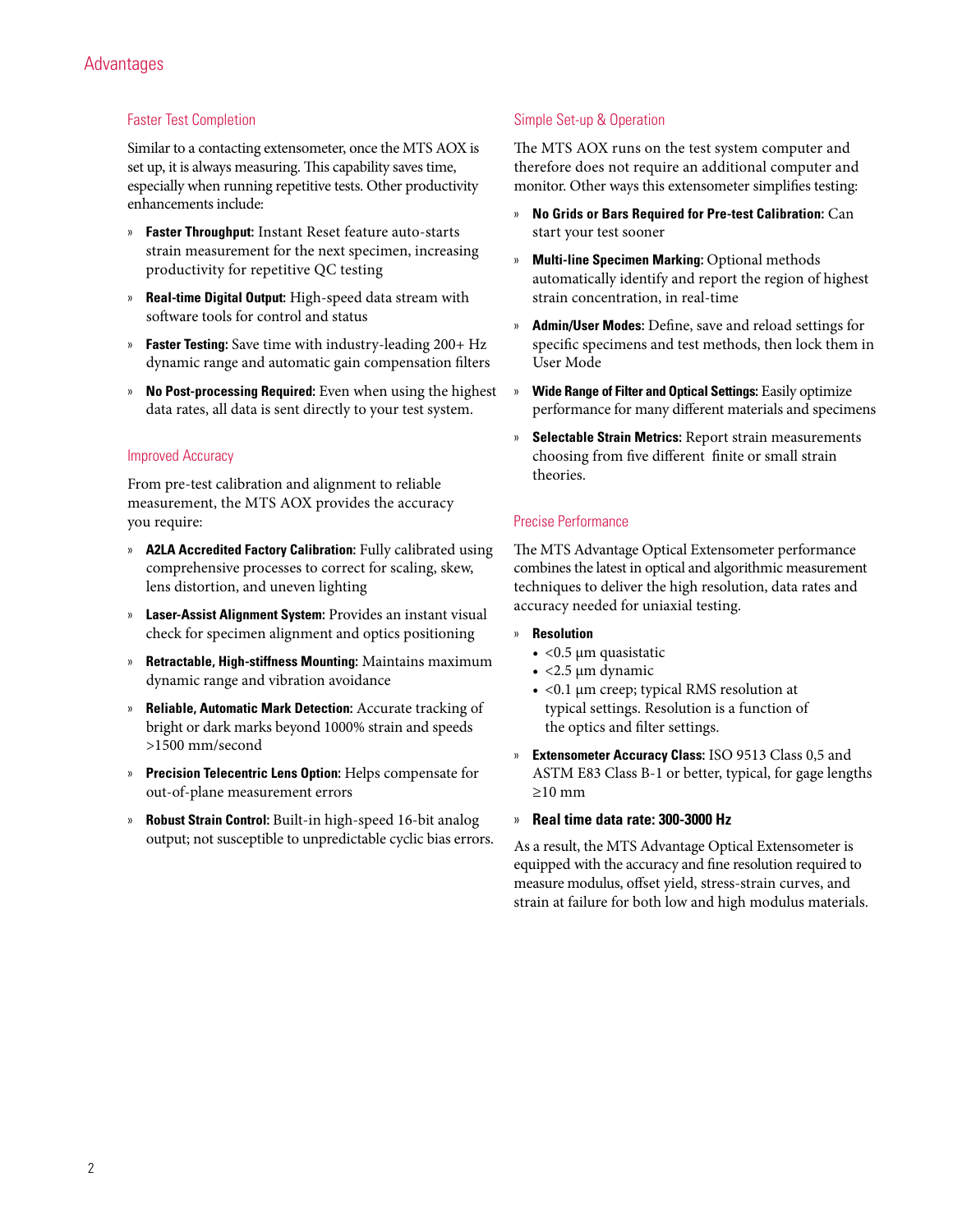## MTS Advantage Optical Extensometer Applications

#### Composites, Metals, Ceramics

The MTS AOX models with telecentric lenses are engineered to provide the accuracy and fine resolution required for testing high-modulus materials such as metals, composites, ceramics, and CMCs:

- » Equipped to measure modulus, offset yield, stress-strain curves, and strain at failure for all these materials
- » Typical resolution: <0.5 μm , <2.5 μm dynamic, <0.1 μm creep; typical RMS resolution at typical settings. Resolution is a function of the optics and filter settings.
- » Extensometer Accuracy Class: ISO 9513 Class 0.5 and ASTM E83 Class B-1 or better, typical, for gage lengths ≥10 mm
- » Typical resolution at selected filter settings and rigid, well-aligned grips are recommended for these applications.

#### Plastics, Elastomers

The MTS AOX-500CE optics option can measure more than 1000% strain (500 mm field-of-view and 10 or 25 mm gage length):

- » Optics and data processing algorithms ensure that specimen marks are tracked even when their contrast is reduced due to specimen extension
- » Conventional entocentric lens recommended for high elongation applications and for measuring strain values of ~2% or greater; suitable for smaller strains in some applications

#### Foil, Wire, Polymer Films

Non-contact strain measurement is the best way, and sometimes the only way, to measure strain with delicate, fine, and thin specimens. Use the AOX extensometer to measure modulus, offset yield, stress-strain curves, and elongation to break with wire, metal foil, polymer film, high-modulus fibers, and polymer filaments:

- » Depending on the specimen's total elongation, the MTS AOX-200CE can accommodate gage lengths between 10-180 mm
- » Ultra-high camera resolution, real-time data rates up to 3000 Hz, and signal processing techniques provide high strain resolution and accuracy with the lowest noise.





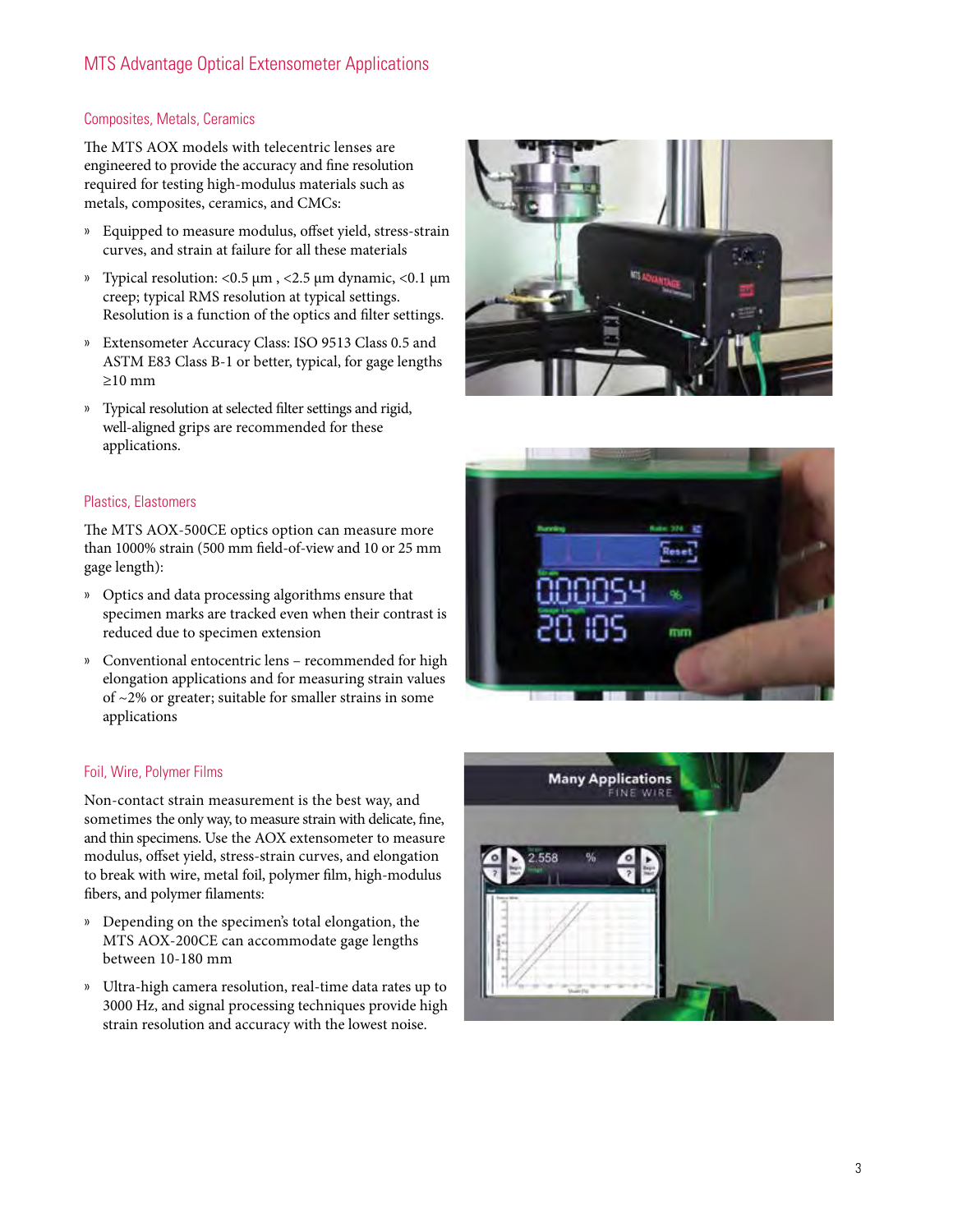#### Non-Contact COD Gage

KIC, JIC, fatigue crack growth (da/dN) and related applications can be performed using the MTS Advantage Optical Extensometer as a non-contact COD gage. An optics package with a telecentric lens is recommended due to the stringent accuracy requirements and out-of-plane specimen motion in these applications. Features:

- » Narrow and precise optical path measures crack opening displacements that are often too small to be measured by most clip-on COD gages
- » No moving parts and high real-time data rates allow for fatigue crack growth testing frequencies up to 100 Hz – much faster than clip-on COD gages
- » High resolution and accuracy combined with a large measuring range provide precise non-contact JIC and KIC testing.

#### Non-Contact Deflectometer

The MTS Advantage Optical Extensometer is also a non-contact deflection gage. It can measure components, assemblies or structures over a wide range of time scales and in either monotonic or cyclic fatigue up to 100 Hz:

- » Measures the initial distance and change in distance between two coplanar marks that are within the field-of-view, no matter where the marks are placed
- » Can be used in any orientation as long as the marks it is tracking are in a single measurement plane.

#### Always On, Always Real-Time

As soon as marks are detected, the MTS Advantage Optical Extensometer is measuring strain in real-time:

- » Continuously measures strain or actively searches for marks using its Automatic Mark Detection
- » Doesn't have to be started and stopped for each specimen
- » Strain output is always in real time at data rates up to 3000 Hz (data rates vary with lighting, filters and test setup).

#### Laser-Assist Alignment System

Set-up is faster with the Laser-Assist Alignment System:

- » Spot-checks specimen alignment
- » Sets distance to the specimen—eliminating the need for calibration grids or gage length bars.

The MTS Advantage Optical Extensometer is factory calibrated. Upon startup, adjust the distance to the specimen, connect your controller to receive the calibrated ±10V input, and start testing.







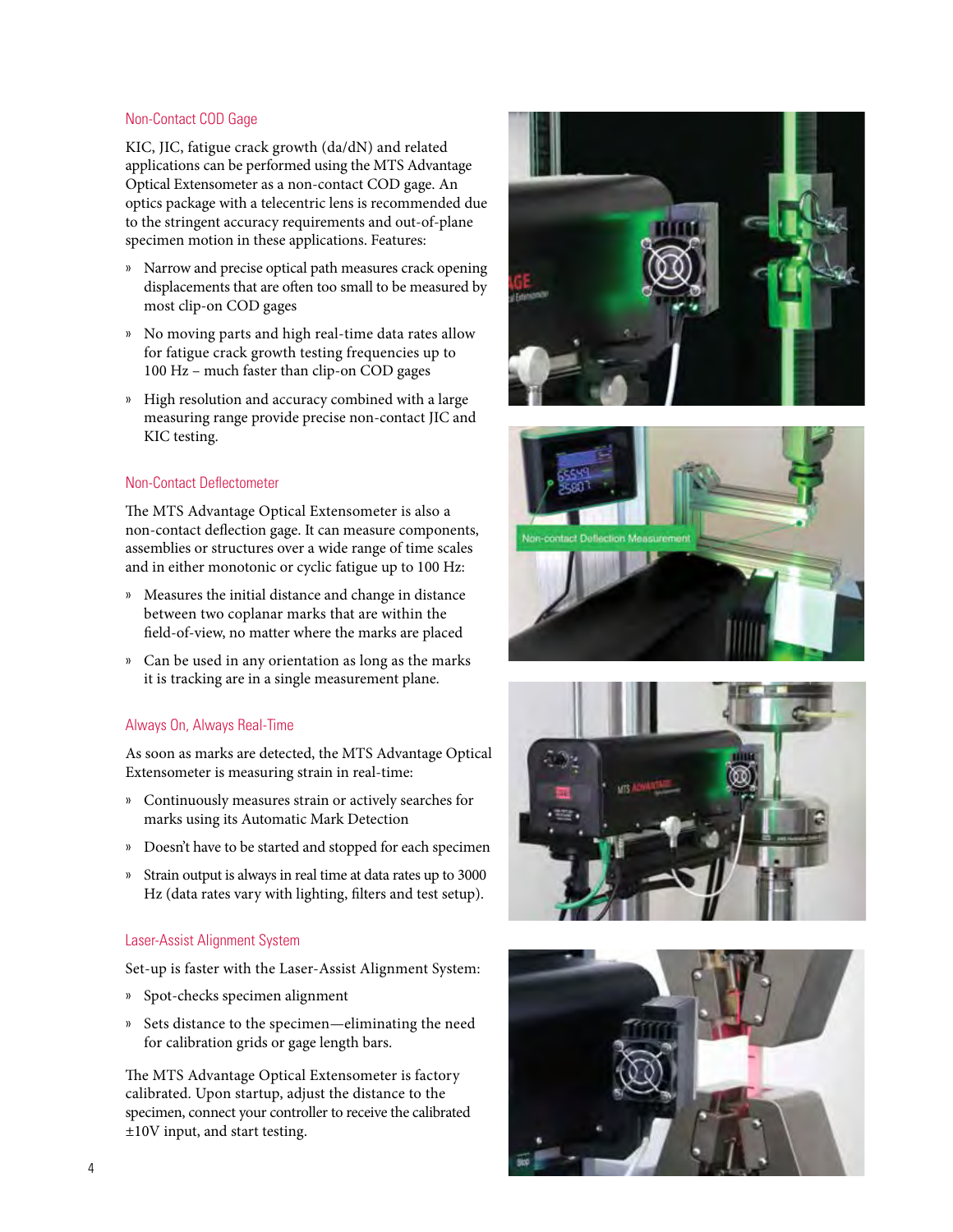# Specifications

| <b>Specifications</b>              |                                                                                                                                                                            |
|------------------------------------|----------------------------------------------------------------------------------------------------------------------------------------------------------------------------|
| Field-of-view                      | 50 - 500 mm FOV Optics Packages; other ranges available - contact MTS                                                                                                      |
| <b>Real-Time Data Rate</b>         | 300-3000 Hz; includes image frame rate, analog output, and digital output                                                                                                  |
| Strain Outputs: Analog Output      | $\pm$ 10V, short-protected, selectable units and range; includes 2.4 m (8 ft) shielded output cable                                                                        |
| <b>Digital Output</b>              | 16-64 bit over RS232 with selectable units & data type; 2900 strain readings per second<br>Typical data rate @32 bits; includes 1.8 m (6 ft) shielded null modem cable     |
| Resolution                         | $<$ 0.5 µm quasistatic<br><2.5 µm dynamic<br><0.1 µm creep; typical RMS resolution at typical settings. Resolution is a function of the optics and filter settings         |
| <b>Extensometer Accuracy Class</b> | ISO 9513 Class 0.5 and ASTM E83 Class B-1 or better typical at ≥10 mm gage length                                                                                          |
| Absolute Accuracy                  | PT models: < $\pm$ 1 µm or 0.5% of value, not exceeding $\pm$ 30 µm typical CE models: < $\pm$ 1 µm or 0.5% of value                                                       |
| Minimum Specimen Size              | $<$ Ø20 µm (0.001")                                                                                                                                                        |
| Gage Length                        | 2 mm minimum, ≥4x specimen width or diameter recommended; for smaller sizes contact MTS                                                                                    |
| <b>Maximum Elongation</b>          | >1000%, limited by field-of-view and gage length                                                                                                                           |
| <b>Maximum Tracking Speed</b>      | $>1500$ mm/second (90,000 mm/minute)                                                                                                                                       |
| <b>Cyclic Testing</b>              | >100 Hz cyclic test frequency, waveform independent                                                                                                                        |
| <b>Strain Control</b>              | Suitable for monotonic and cyclic strain control applications                                                                                                              |
| <b>Out-of-Plane Sensitivity</b>    | Allowable out-of-plane motion for ISO 9513 Class 0,5 @15 mm gage length and ASTM E83<br>Class B-1: <1000 $\mu$ m (0.040") for AOX-PT-xx <25 $\mu$ m (0.001") for AOX-CE-xx |
| Power Supply                       | 100-240 VAC, 50-60 Hz, 100W, IEC 320 C14 receptacle. Specify plug type when ordering                                                                                       |
| System Environment (environments)  | 10-40°C (50-100°F), for use and storage; 20-80% relative humidity non-condensing                                                                                           |
| Host PC (optional):                | Requires Windows 10 PC, 900×550 minimum display, one serial or USB port                                                                                                    |

### **Options**

» Mounting Systems for testing machine base mount or cylindrical column mount

- » AOX-TI-1 Touch Interface Module allows local (close to the frame) control of AOX settings
- » Customized Specimen Marking for users that require customized gage lengths

*Specimen marking is simple and fast. Templates and paint pens are included with every Optics Package.*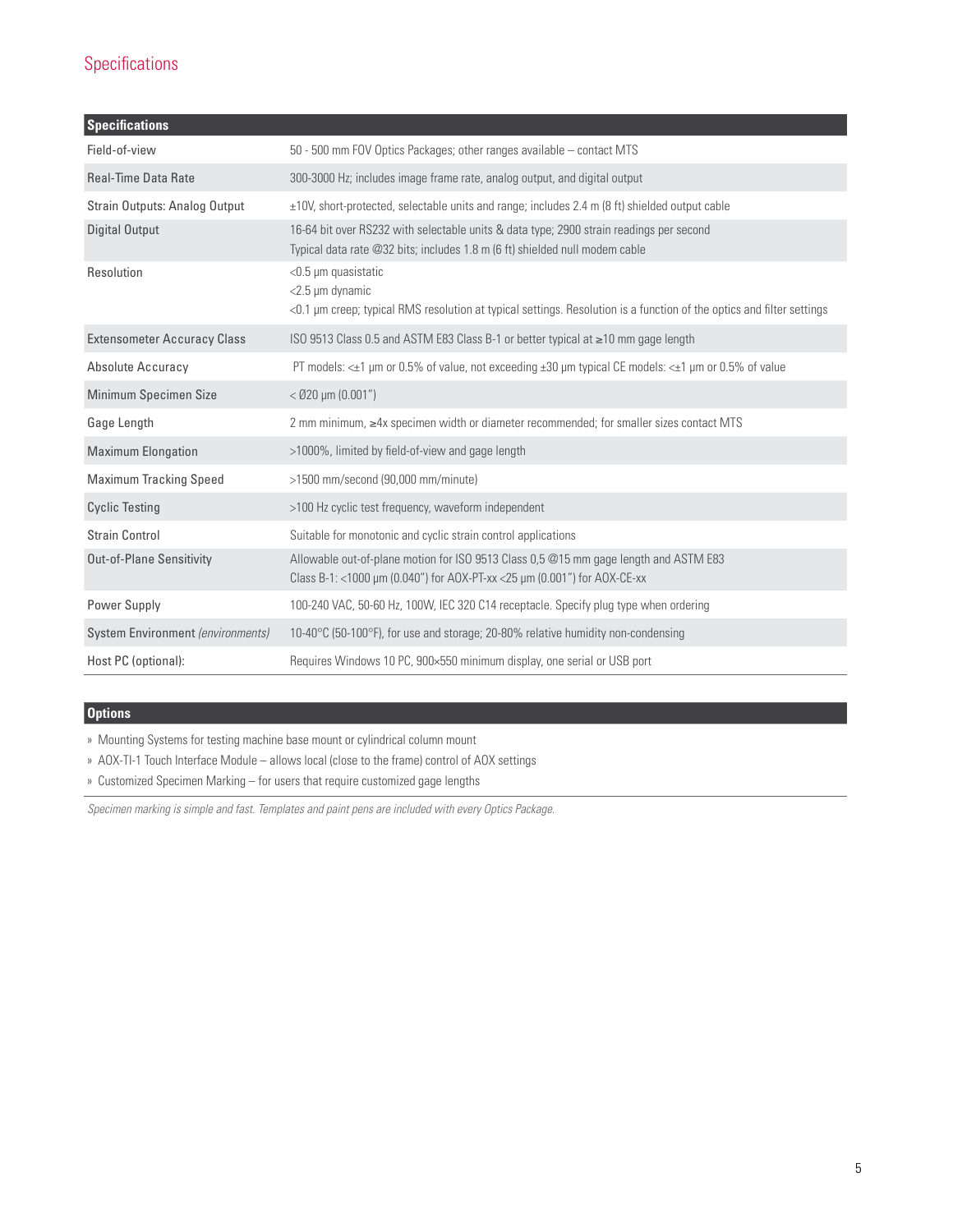#### Mounting Systems for MTS Criterion® and MTS Exceed® Electromechanical Test Systems

The AOX MS-02 Mounting System attaches directly to the load frame's lower base plate using the left accessory mounting bolt pattern.

#### **DATA CONNECTIONS**

- » Connection to the system computer by a serial cable from the AOX controller is used for filter and lighting set-up
- » Analog data connections (+/-10 VDC) are made by a single BNC to RJ cable to the strain 1 input.



#### Mounting Systems for MTS Landmark® and MTS Acumen® Dynamic Test Systems

The AOX MS-03 Mounting System attaches directly to the load frame's left column allowing the unit to be rotated clear of the test area as needed.

#### **DATA CONNECTIONS**

- » Connection to the system computer by a serial cable from the AOX controller is used for filter and lighting set-up
- » Analog data connections (+/-10 VDC) are made with the FlexTest controller by one of two methods:
	- 1. A single BNC to RJ cable to an open DUC (digital universal conditioner) (494.26 controller)
	- 2. A single BNC to BNC cable to an open A/D channel (494.45 controller)





#### Base AOX package includes:

- » Extensometer with Selected Optics
- » Laser-Assist Alignment System
- » Lighting Module
- » Sensor Controller
- » Specimen Marking Kit » Cables

» Mounting Interface Subassembly

» High-quality, Foam-lined Case

Applicable for testing with many uniaxial ISO and ASTM standards, including:

- » ISO 6892-1, 527-2, 527-4, 527-5
- » ASTM E8, E9, D3039, D638, A370, D3552, E646

#### Choosing Your AOX Optics

Choose from six different quick-attach optics packages to provide the optimum resolution and measurement range for your test environment. First decide whether to use precision telecentric lenses (PT) or conventional entocentric (CE) lenses. For applications requiring higher precision, the optics packages using PT lens systems are recommended.

Conventional or entocentric lens are acceptable when out-of-plane specimen movement is insignificant; however, many applications involve specimens that straighten or grips that are free to align under tensile loading. Unlike conventional lenses, telecentric lenses are insensitive to potential inaccuracies caused by these out-of-plane motions. With a telecentric lens:

- » The image of the test specimen seen by the camera's sensor is the same size even if the specimen moves closer to or further away from the optics package
- » Full strain measurement accuracy is maintained even if the specimen or grips move out of the testing axis, or out-of-plane, during the test.

Each optics package is supplied with an appropriate monochromatic LED lighting package incorporated to achieve the best illumination for your test.





Precision Telecentric Lens Conventional Entocentric Lens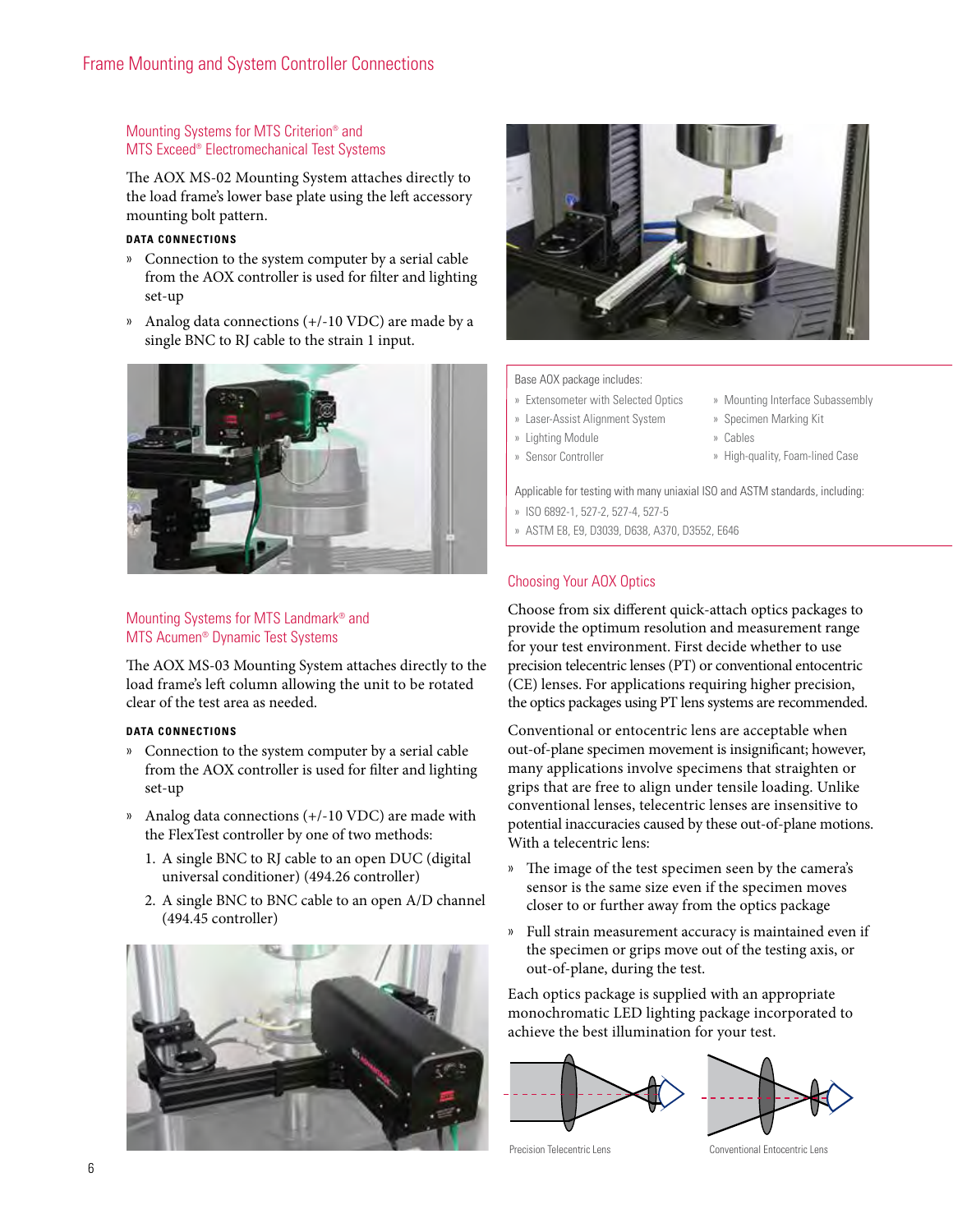# Precision Telecentric Lens Packages

*AOX PT lens systems are recommended for precision strain measurements (used for material strains <10%, normally metals, composites, etc.)*

| <b>Precision Telecentric</b><br><b>Lens Systems</b> | <b>Measuring</b><br><b>Range</b>              |                 | <b>Typical Gage Lengths vs</b><br><b>Maximum Strain/Travel</b> |                                 |  |
|-----------------------------------------------------|-----------------------------------------------|-----------------|----------------------------------------------------------------|---------------------------------|--|
| Model Number:<br>AOX-52PT-System                    | AOX-52PT-150 Measuring Range<br>200%          | Gage<br>Length  | <b>Max</b><br><b>Strain</b>                                    | <b>Max</b><br><b>Elongation</b> |  |
|                                                     | 175%<br>150%                                  | $10 \text{ mm}$ | 320%                                                           | $32 \text{ mm}$                 |  |
| » Precision telecentric lens                        | Max Elongation (%<br>125%<br>100%             | $12 \text{ mm}$ | 250%                                                           | $30 \text{ mm}$                 |  |
| » 52 mm Field-of-View (FOV)                         | 75%                                           | $20 \text{ mm}$ | 110%                                                           | 22 mm                           |  |
| » 150 mm Working Distance (WD)                      | 50%<br>25%                                    | $25 \text{ mm}$ | 65%                                                            | $17 \text{ mm}$                 |  |
|                                                     | 0%<br>20<br>30<br>10<br>40                    | $30 \text{ mm}$ | 40%                                                            | $12 \text{ mm}$                 |  |
|                                                     | Gage Length (mm)                              | 40 mm           | 5%                                                             | $2 \, \text{mm}$                |  |
|                                                     | <b>AOX-78PT-200 Measuring Range</b><br>200%   | Gage<br>Length  | <b>Max</b><br><b>Strain</b>                                    | <b>Max</b><br><b>Elongation</b> |  |
| Model Number:<br>AOX-78PT-System                    | 175%<br>150%                                  | $10 \text{ mm}$ | 580%                                                           | 58 mm                           |  |
| » Precision telecentric lens                        | Ellongation (%<br>125%<br>100%                | $12 \text{ mm}$ | 470%                                                           | 56 mm                           |  |
| » 78 mm Field-of-View (FOV)                         | 75%                                           | $20 \text{ mm}$ | 240%                                                           | 48 mm                           |  |
| » 200 mm Working Distance (WD)                      | Vlax<br>50%<br>25%                            | $25 \text{ mm}$ | 170%                                                           | 43 mm                           |  |
|                                                     | 0%<br>50<br>10<br>20<br>30<br>40<br>60        | $50 \text{ mm}$ | 35%                                                            | $18 \text{ mm}$                 |  |
|                                                     | Gage Length (mm)                              | 65 mm           | 5%                                                             | $3 \text{ mm}$                  |  |
| Model Number:                                       | AOX-130PT-210 Measuring Range<br>200%         | Gage<br>Length  | <b>Max</b><br><b>Strain</b>                                    | <b>Max</b><br><b>Elongation</b> |  |
| AOX-130PT-System                                    | 175%<br>ŝ<br>150%                             | $10 \text{ mm}$ | $\geq 1000\%$                                                  | 110 mm                          |  |
| » Precision telecentric lens                        | 125%<br>100%                                  | $12 \text{ mm}$ | 900%                                                           | 108 mm                          |  |
| » 130 mm Field-of-View (FOV)                        | <b>Max Elongation</b><br>75%<br>۹<br>50%      | $25 \text{ mm}$ | 380%                                                           | 95 mm                           |  |
| » 210 mm Working Distance (WD)                      | ۹<br>25%                                      | $50 \text{ mm}$ | 140%                                                           | 70 mm                           |  |
|                                                     | 0%<br>80<br>0<br>20<br>60<br>100<br>120<br>40 | 75 mm           | 60%                                                            | 45 mm                           |  |
|                                                     | Gage Length (mm)                              | 100 mm          | 20%                                                            | 20 mm                           |  |

MTS AOX Resolution by Model & Filter Setting



#### Resolution Varies by Model and Filter Setting (Hz)

- » A typical tensile test may use a 10-100 Hz setting
- » A creep test may use a 1 Hz setting
- » A fatigue test may use a 100-1000 Hz setting